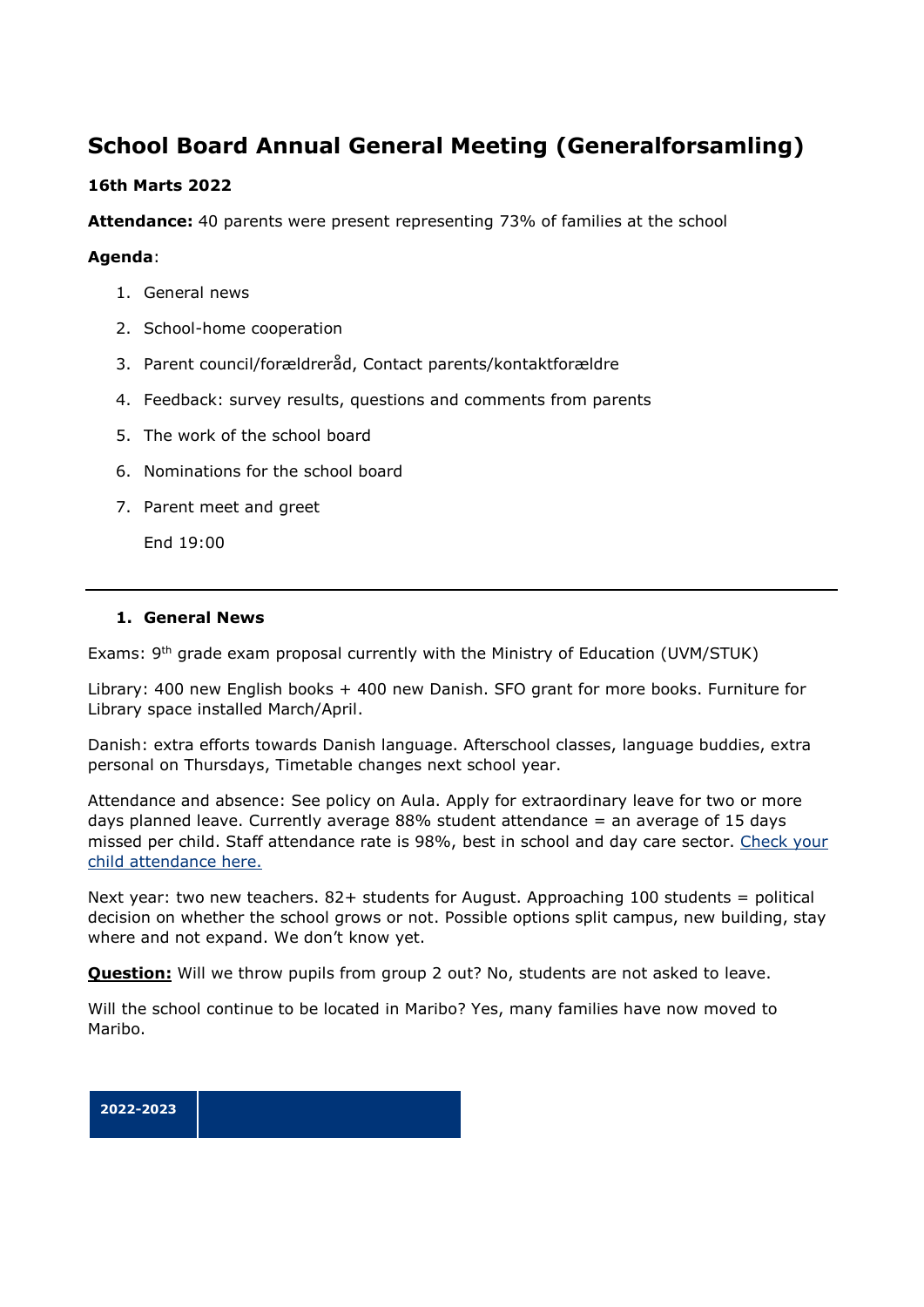| Class A | 0 and 1st grade   |
|---------|-------------------|
| Class B | 2nd and 3rd grade |
| Class C | 4th and 5th grade |
| Class D | 6th and 7th grade |
| Class E | 8th and 9th grade |

### **2. School-home co-operation**

Gaps in learning: we are trying close the gaps from previous years/schools, Our context combined classes, covid, bilingual

We need your support and help the students both with language support and homework.

AULA: primary communication platform, you can always write messages to teachers, we are checking AULA several times during the day.

Meebook: homework and week plans. Launch  $1<sup>st</sup>$  April, there is a link in AULA to Meebook. There will be shown a weekly plan, you can ask/talk/follow up with your child about schooland homework.

We tell all new families that it is important for pupils and parents to make an extra effort with their language skills.

Make an extra effort to speak Danish/English at home or the on holidays, TV series, read, talk about words and what they mean. Bring books, audiobooks etc. on holiday.

#### Parent comments:

When will homework be published? You can see set homework on the due date.

How late can teachers put homework on the meebook for the next day?

We are looking forward to Meebook because teenagers don't tell them anything school or homework.

It could be nice with a better dialog from teachers about homework: Meebook is the answer

## **3. Parent council/forældreråd, Contact parents/kontaktforældre**

Camilla:

Ideal if 2 or more from the class formed a group. See handout.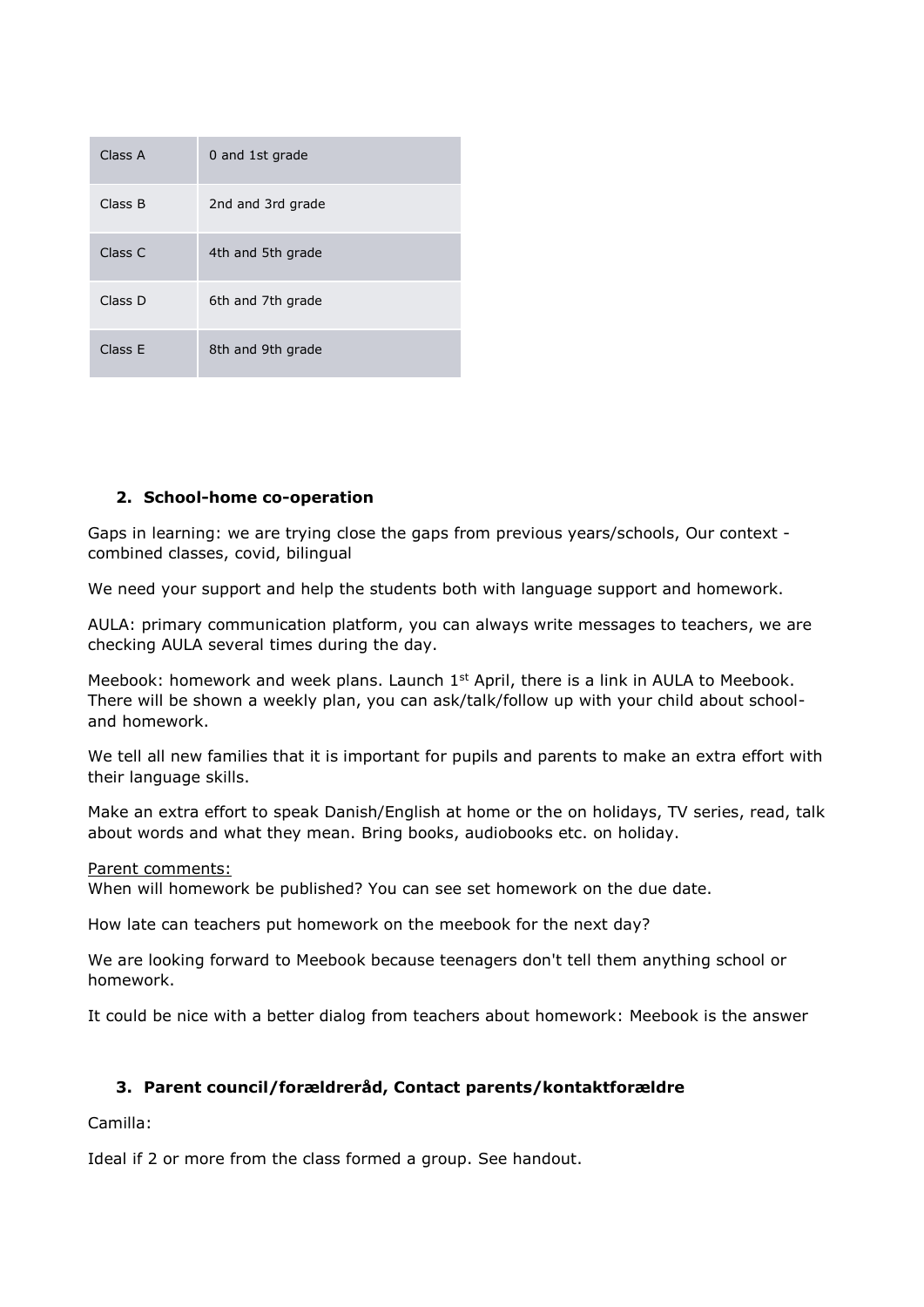Class Moneybox (Klassekasse) fund raising for class, voluntary to contribute, Box ID (Mobile Pay). There is a fee on  $15$ ,- per  $1000$ ,- = extra fun for the classes.

Parent questions: Which classes should it follow? – should it be for each grade and not the Class? Skolebord/shop where pupils can sell buns etc.

#### **4. Feedback: survey results, questions and comments from parents**

Pre-meeting survey: for feedback comments, see Appendix A at the end of this document. Comments form meeting discussion below. The school will look at all feedback and make improvements where possible. Some new initiatives already on the way such as Meebook. For week plans and homework.

Main themes out of the survey:

Positive- The quality of education (skills, style of teaching, approach), The teachers (helpful, caring, communication), The environment (atmosphere at the school, global setting, internatinonal), Small school and small classes.

Areas for improvement: SFO (waiting time, distance, no outside play), The playground (not suitable for younger children), Communication (homework and weekplans, reporting, meet the teachers), Other (school trips, more Danish)

SFO/Playground Discussion:

"my child is not happy with the playground, there is only asphalt and garbage containers, it is made for older children. There is nowhere for the younger children to play. I don't think the school is suitable for an SFO. Blæsenborg is much better."

"SFO is a good place to learn Danish."

"Trine can use the walking to talk about things on the road"

"based on that things can be made on a table and quiet play. When they get to the windmill they can choose many between several places. Children are very lonely and want to go outside. Activities at Blæsenborg start at 1.30pm and then our children are already behind and are therefore not immediately included in the games."

"The children get to the back of the queue and find it difficult to get to know other children, they are very isolated."

Should we have our own SFO?:

"We have chosen the school because they have a wind castle school. Our school is not good / surroundings? Blæsenborg SFO is good "

"Can we have some kind of transport and you apply for foundation for transport."

"Can we use flexbus?"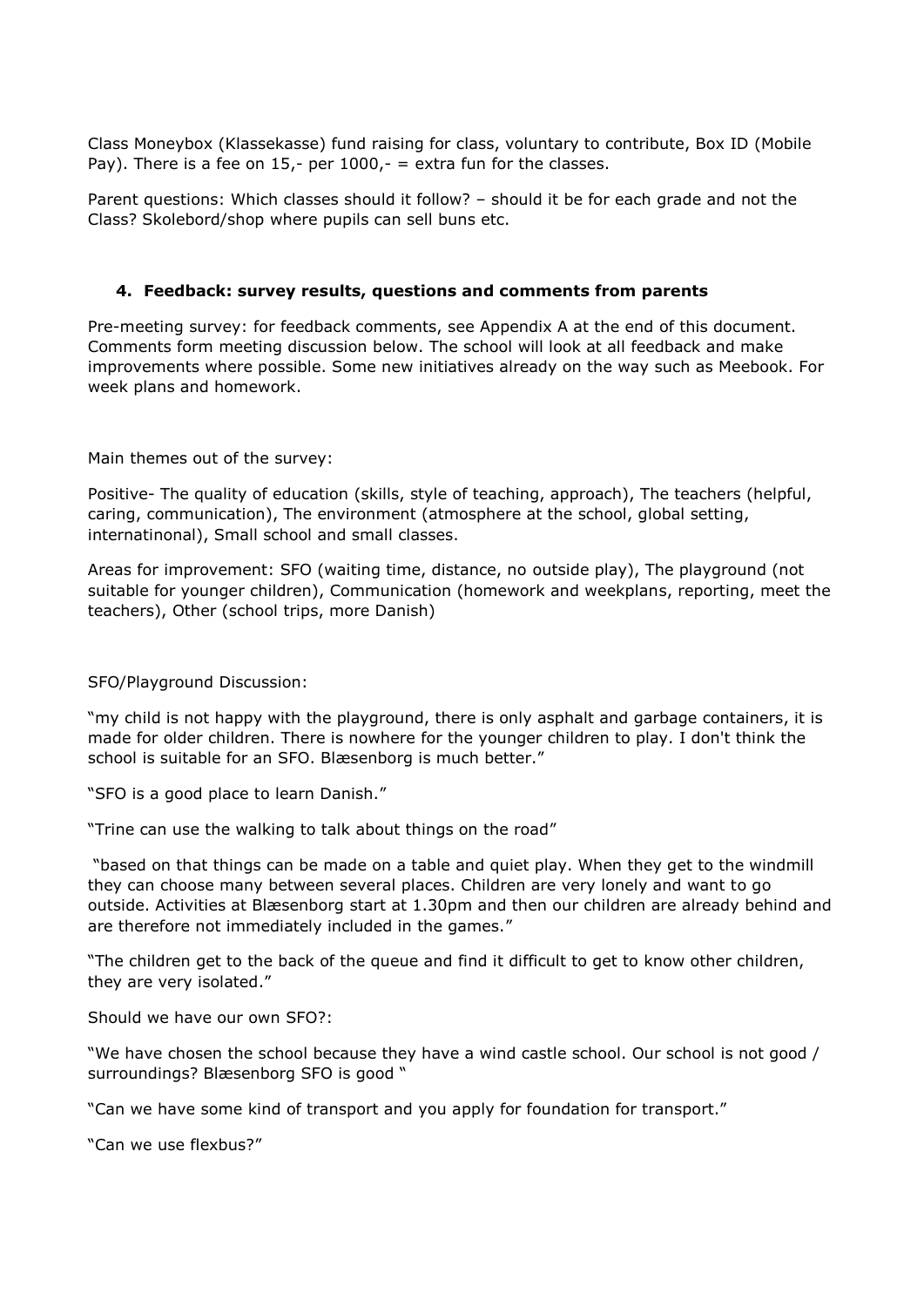"Trine can walk with the kids twice, we do not see the problem!"

Safe environment**:** 

**"**motor scooter drive too fast = We've got bumps in the road but they ride on the path."

Communication**:**

"too little communication with teachers. We have only met the teachers once. Can we have a newsletter from the teachers? We want to hear about the positive things and not just the negative things!"

School trip:

"We have not heard anything about the trip to the Netherlands, price, etc."

Other:

"My daughter loves the school, but I can't tell anything because I don't know anyone."

"Can we establish stricter rules, children stand in a row, gift amounts for birthdays, we find the school very colorful. "

"We prefer a 'danish school rather than stricter rulers."

"Culture school, if we're no different, then we could just become normal community schools."

"Inclusion – how can we be better to include pupils who have it difficult?"

### **5. The work of the school board**

School Board: We have had 5 meetings, training meeting in August

Values: community, resilience, curiosity = guidelines

We have been looking at other schools

Read the website  $=$  much information.

- $\bullet$  5 elected parents + substitutes
- 2 elected staff
- 2 students
- Dom as a secretary

Next step for the board: next board will be for two years, starting from 1/8.

Staff will come later, and pupils are only for one year

Peaceful election or Electronic voting?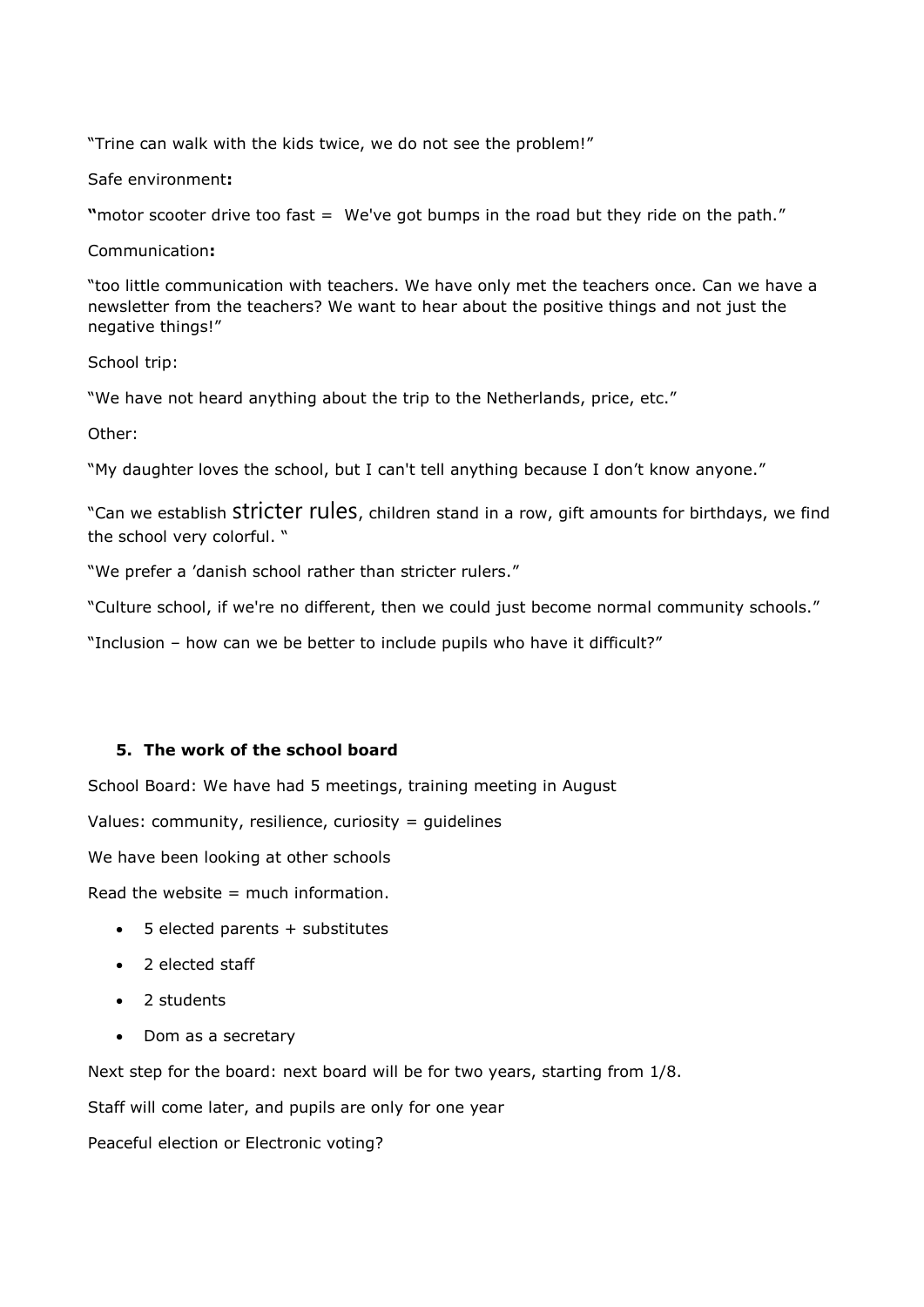Can they nominates write a bit about themselves?

Advisory Board: An advisory board will need to be establish. They are external advisors to assist the school board. It meet 3 times a year + once a year with the school board, invitations send out in the spring, can you recommend any companies?

#### **6. Nominations for the school board**

Current board is a one-year interim board.

New board sits for two years.

Nominations form the current and any newly interested parents is open.

| 16 March | the process and call for nominations |
|----------|--------------------------------------|
| 22 April | nominations close                    |
| 4 May    | 'peaceful election'                  |
| TBC      | ballot/electronic voting             |
| 1 August | new school board takes affect        |

#### **7. Parent meet and greet**

Parent went to classrooms to:

- Meet new families and share information
- Class parent council/contact parent names
- Any topics that need discussing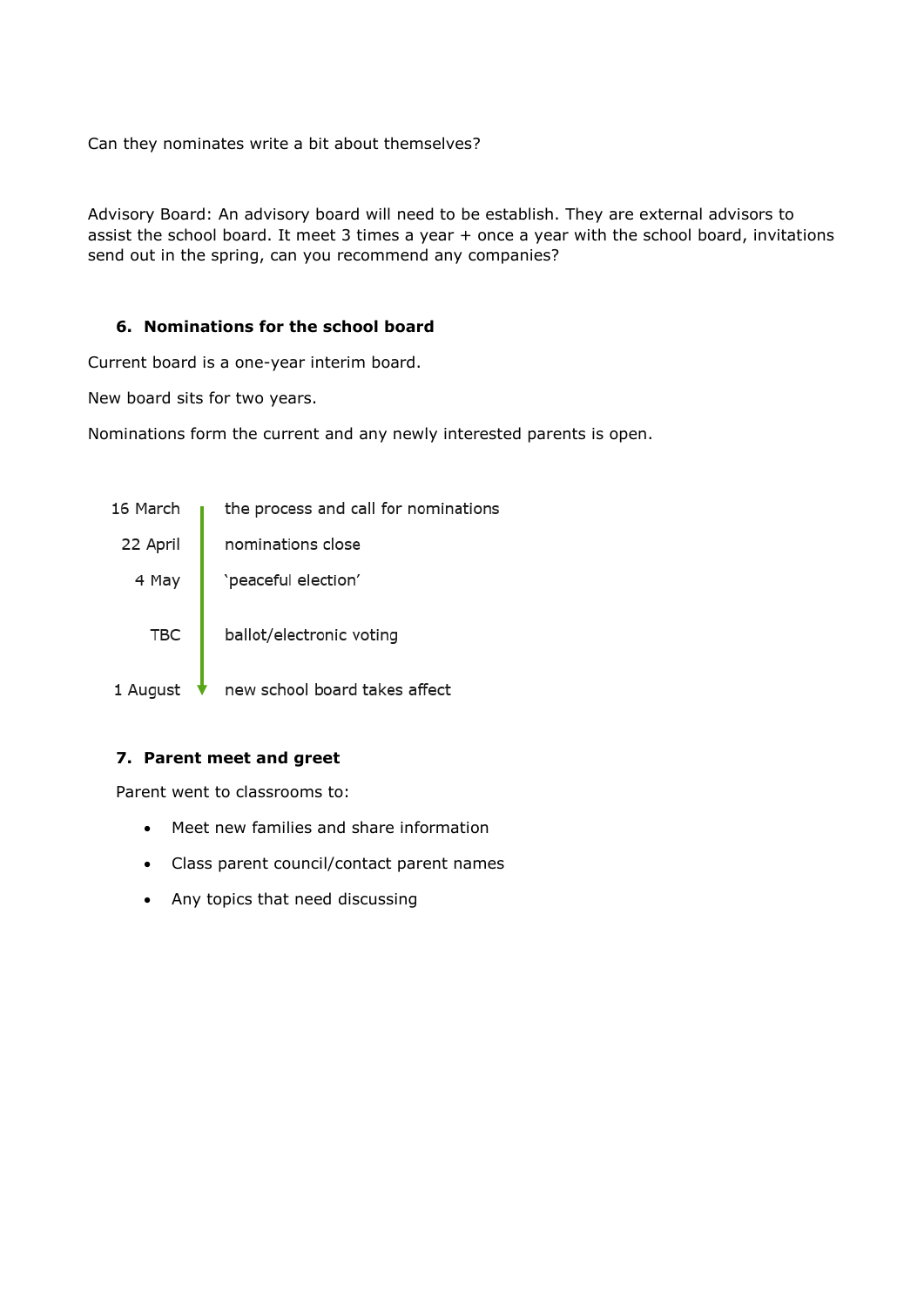### **Appendix A**

The survey gathered 27 responses out of a possible 75. Parents were asked to give two positive comments and one wish for improvement.

**A STAR: Positive comments**

My child has has the opportunity to speak a lot of English.

Students enjoy playway and hands-on-learning method.Students really loves in attending events and enjoys all the activities conducted in the school.

New friends from across the Globe

It's a nice family relationship and it's nice that the classes are so small

Our child is very happy to go to school at Lolland international school. She has made a lot of new friends and her english has improved a lot!

We are experiencing teachers that are very skilled and dedicated.

Very engaged teachers

Problems between the kids are well taken care of

XXXXX er tilfreds med en mindre klasse end en med 30 elever i, som hun kommer fra

My daughter likes the school very much.

He actually really likes the school, unfortunently circumstances have been that he have been stressed throughout most of the year...

Interactive lessons

International exposure

XXXXX nyder virkelig bygge- og designklassen.

barnet har interesse for manuelt arbejde.

XXXXX købte værktøj til huset og laver håndværk derhjemme.

The head Teacher and staff is awesome  $\bigcirc$ 

Both XXXXXXX's teachers are open, friendly and easy to communicate with - essential and vital for the home/ school cooperation

Children are very happy to be in the school and look forward to going to school everyday. Teachers are communicating very well to inform parents what they have been doing in the past week and what is coming next.

Very sweet personel.

 $\odot$  Good experience from children.

Teacher and staff is low key available. You can always reach out to them. That feels good!

All the teachers are very nice and the grounds are very nice and everyone in the school are nice and welcoming.

We find it great that it is a small school with classes of a decent size, where the students can grow and develop in a safe and caring environment.

Furthermore it is great to see the interaction between the students no matter of age.

And we like that it is easy to get in contact with both teachers and administration.

God seriøs undervisning hvor der også er plads til sjov

XXXXXXXX har lyst til at gå i skole

This school makes my doughter feel welcome

Alle snakker sammen i klassen, der er ikke nogen der bliver holdt udenfor eller står alene

International meetings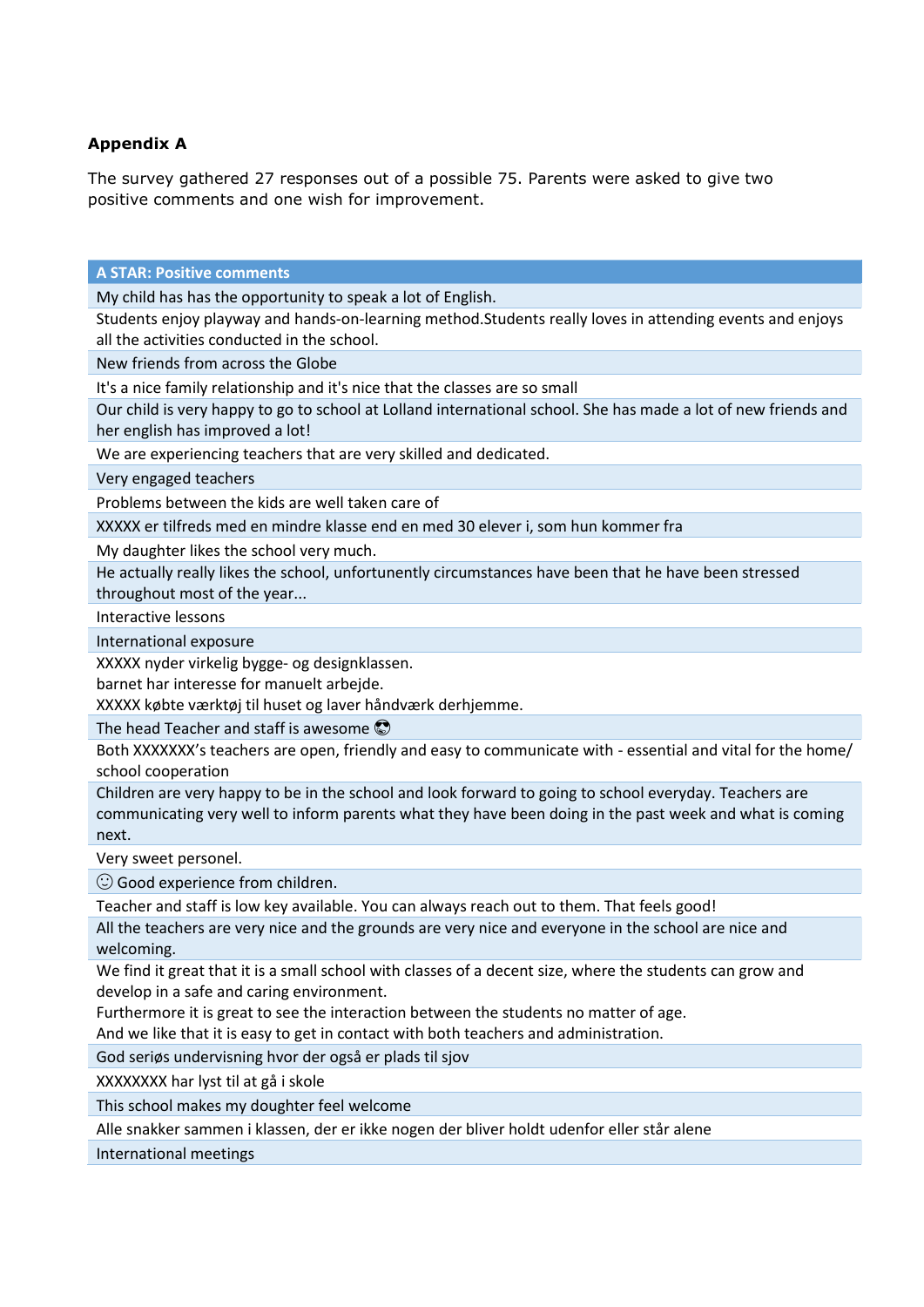**A STAR 2: second positive comment**

The subject Global perspective brings a joy and interest to my child, beeing her favorit subject.

Students enjoy positive environment and extra curricular activities.

Teaching in both English and Danish

No homework for the kids and small learning groups in class

The small invironment/community of kids seems to be good for our child. Also the 'smaller' group of parents makes it easy to connect and get to know lots of families.

We love the small number of children in each class

The teachers take their time to get to kbow the children

XXXXXX synes det dejligt at være i en ny skole, hvor alting er nyt

There is a very good communication with the secretary.

He really likes the different classes

Nice learning environment

Interactivity

XXXXX kan lide svømmeundervisning, han kan godt lide, at han lærer nye svømmeteknikker.

Nice music room

Small classes is vital for multicultural studio enviroment - please make sure this continues

Good communication with the school about important things happening, parents meet, school board communications, etc.

There is a nice atmosphere at the school

The attention for Al the festivals and traditions, from Danmark and abroad. see above

Når hele skolen laver noget sammen som at gå ture og se ting. Og når en lærer vælger at gå en tur med den enkelte klasse.

Det ser ud til at der lyttes til børnenes behov

Teachers are concerned for the students comfort and well being

Lærerne er søde og godt til at undervise

Classes small

#### **A WISH: Comment for areas of improvement**

I really, REALLY wish class C would have active science teaching, instead of notes from the board, and I wish to see a teaching plan for the subject that I can understand and relate to.

Informations to the parents about the Topic discussed on each subjects and Assignments will be of great help.

A proper sized football pitch with real grass

The SFO Situation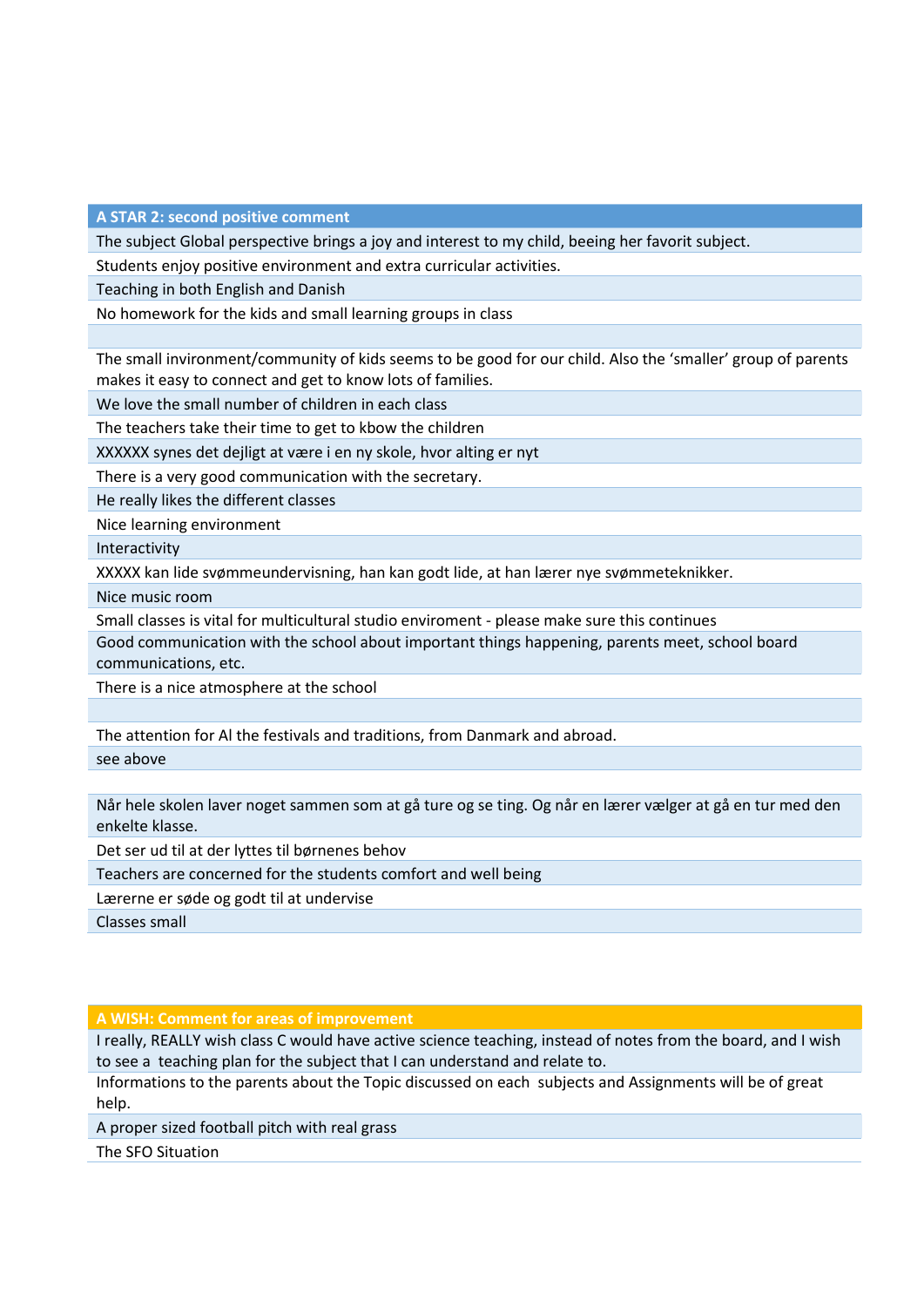It would be nice if the teachers could write homework at AULA. It is difficult to me as a patent to catch up on it.

My child really, really, wishes for a better 'play invironment'. I cannot emphasise this enough. There is no play ground! And hardly any other places to play. The younger kids need this.

And as you have them waiting at the School for 45 min. 3 days a week, they again have to wait to go to SFO the only place where they can really play.

- To have a proper playground for the young kids

- To have class A leave for SFO as soon as their school day finishes

Better feedback on what is happening at school. Fx we didn't know the ensamble was comming

XXXXXX ville elske at kunne skifte tysk og med f. Eks. Spansk  $\mathbb{R}$ 

I would like more meeting with parents and teachers to get to know them and to know what is going on.

I would like there to be more individual teaching,

School trips

School trips around country. Offer a possibility to learn more about Denmark

XXXXX siger, at han er træt af sandwich og kold mad.

det ville være rart, hvis skolen havde et cafeteria med varme måltider.

Så børnene kan købe varm mad og te.

More outdoor play facilities

SPROGSKOLEN NEEDS TO HAVE DANISH CLASSES STARTING GRADE 0

I wish there was more effective and especially efficient way of providing suggestions from the parents to the school or school board and then also get a status update on the actions being done or if they are already implemented.

We always hear, "Yes, its a very good suggestion, we should have it in place, we must do it.", and that's it. If it was really such a good suggestion, then there must be done something to implement it. So there should be a platform where we can gather all suggestions/feedback and convert it into actions and tracker system.

Please will you increase your focus on the childrens playground. There are no real play areas. We understood, when enrolling, that there would be a playground. Now they primarily play on asphalt and a few green patches along the fences.

Some kind of homework, or weekly test, how much they had learned, like the private schools do in other countries?

More information about the performance of our children. We don't know where they stand in there learning process, only in there languages and behavior.

Could we have a mat under the monkey bars...it hurts to fall.

Our wish would be that the SFO was connected to the school. Actually Blæsenborg is the best SFO we have experienced, but it is the distance between school and SFO we find ackward.

Mere dansktalende i de fag hvor vi skal have dansk.

Børn kan evaluere den måde, som undervisning foregår. Om læren kan fange deres interesse og om de får noget ud af det

Better playground outside and more outdoor activities

Når ens barn er syg eller bare generelt, har man som forælder ingen indsigt i sit barns lektier. Dette er for grade D. Selvom børnene er store, så kan det være svært at få talt om fx lektier. Lærere bør derfor skrive undervisning eller lektier ind i Aula. Børnene får også mundtlige lektier for, og de er teenagere, så det siger sig selv, at de glemmer afleveringsdatoer m.m. fordi det ikke står på skrift nogle steder

Tysk undervisningen fungerer ikke, det virker ikke til at underviser kan overskue flersproget elever.

Der burde være mulighed for at vælge fransk eller spansk.